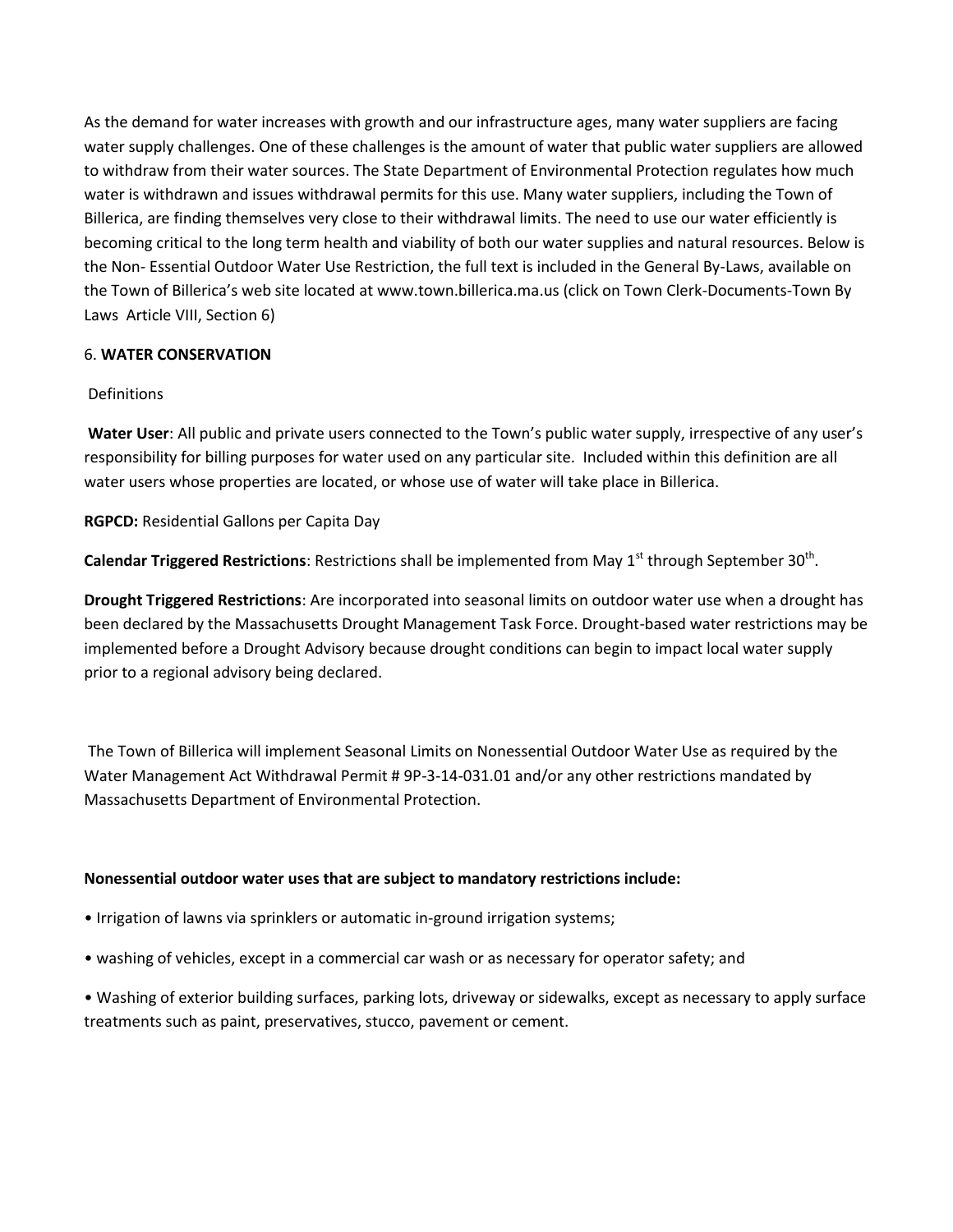### **The following uses may be allowed when mandatory restrictions are in place:**

- For health or safety reasons
- By regulation ;
- For the production of food and fiber;
- For the maintenance of livestock ; or
- To meet the core function of a business (golf courses, plant nurseries, etc)

### **6.1 Authority**

This By-Law is adopted by the Town under its police powers to protect the public health and welfare and its powers under M.G.L. Chapter 40, Section 21 (7), and any other enabling authority, and implements the Town's authority to regulate water use pursuant to M.G.L. Chapter 41, Section 69B. This By-Law also implements the Town's authority under M.G.L Chapter 40, Subsection 41A, conditioned upon a declaration of water supply emergencies issued by the Department of Environmental Protection; or drought advisory issued by the Massachusetts Drought Management Task Force.

This By-Law will incorporate required Seasonal Nonessential Outdoor Water Use Restrictions as mandated in the Water Management Act Permit # 9P-3-14-031.01 or as directed by the Massachusetts Department of Environmental Protection.

### **6.2 Restricted Water Uses**

**6.2.1** Residential and commercial Non-Essential Uses of water shall be allowed only before 9:00 AM and after 5:00 PM on days specified by the Director of Public Works or his designee. Municipal use of water for recreation fields will be allowed every other day before 9:00 AM and after 5:00 PM.

**6.2.2** Private well water is not subjected to this By-Law. However, any property using a private well to supply outdoor watering must provide a sign clearly visible from the street that indicates the use of well water. This sign shall be a maximum of one square foot in size.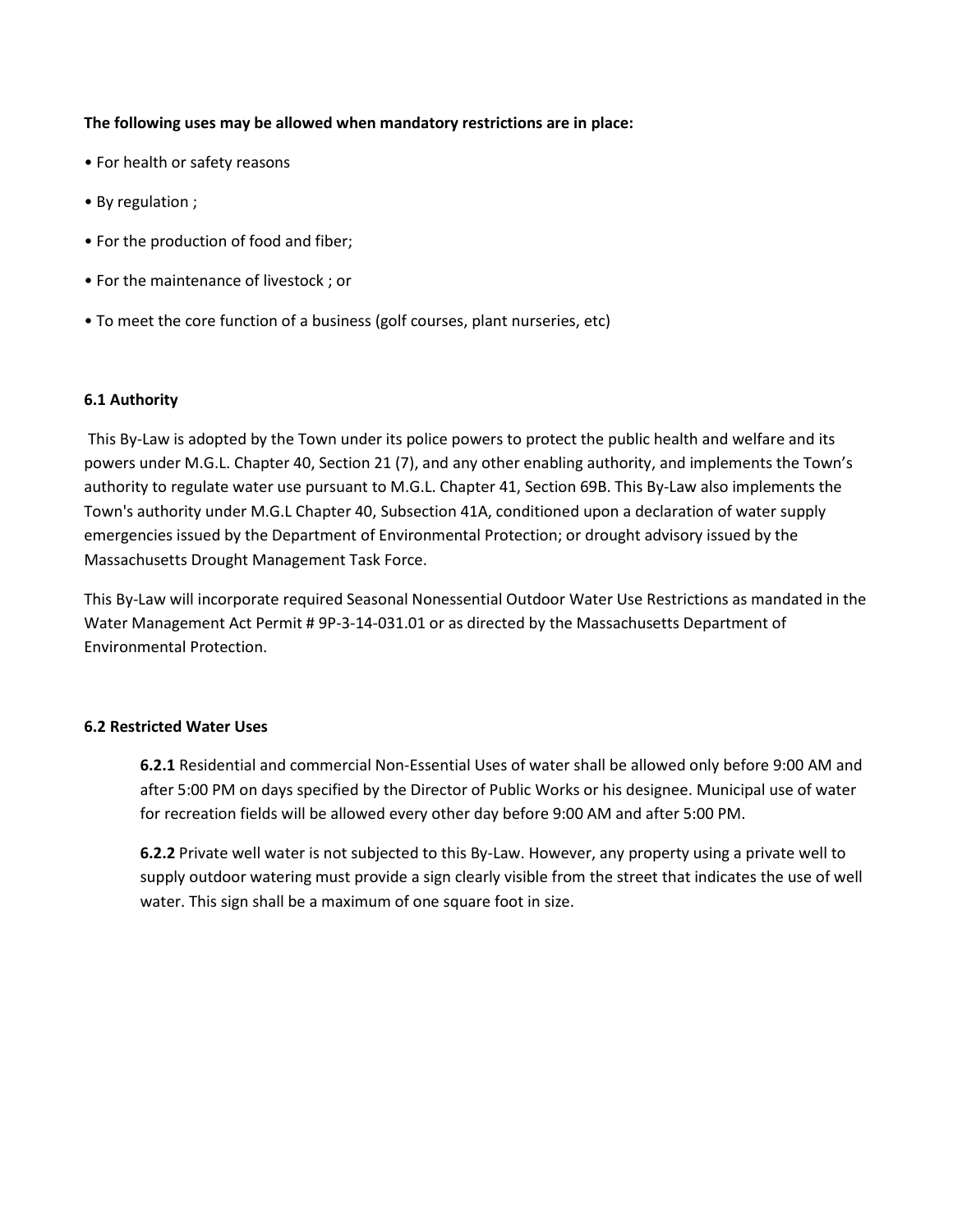## **6.3 Seasonal Limits on Nonessential Outdoor Water Use**

### **65 RGPCD Standard met for the preceding year**

May 1<sup>st</sup> through September 30<sup>th</sup>

No nonessential outdoor water use from 9 am  $-5$  pm

## **65 RGPCD exceeded for the preceding year**

May 1<sup>st</sup> through September 30<sup>th</sup>

a) Nonessential outdoor water use is allowed **TWO DAYS per** week before 9 am and after 5 pm

B) Nonessential outdoor water use is allowed **ONE DAY per week** before 9 am and after 5 pm whenever a Drought Advisory or higher is declared by the Massachusetts Drought Management Task Force or if there is determined (by the DPW Director) to be impacts to the drinking water supply.

### **6.4 Public Notice of Water Use Restrictions**

The Town shall notify its customers of the restrictions and the consequences of failing to adhere to the restrictions by April  $15<sup>th</sup>$  of each year.

Such notice shall include;

- A detailed description of the restrictions and penalties for violating the restrictions;
- The need to limit water use, especially nonessential outdoor water use, to ensure a sustainable drinking water supply and to protect natural resources and streamflow for aquatic life; and
- Ways individual homeowners can limit water use, especially nonessential outdoor water use.
- 

## **6.5 Penalties of Water Supply Restrictions**

**6.5.1** Seasonal Limits on Nonessential Outdoor Water Use limits the uses of water as necessary to protect the water supply and public safety. The applicable water conservation restrictions, conditions and enforcement shall be included on the public notice required under section 6.

|                              | Residential             | Commercial              |
|------------------------------|-------------------------|-------------------------|
| <b>First Violation</b>       | <b>Written Citation</b> | <b>Written Citation</b> |
| Second Violation             | \$50.00                 | \$100.00                |
| <b>Subsequent Violations</b> | \$100.00                | \$200.00                |

Subsequent Violations – May result in termination of service plus cost of termination and restoration.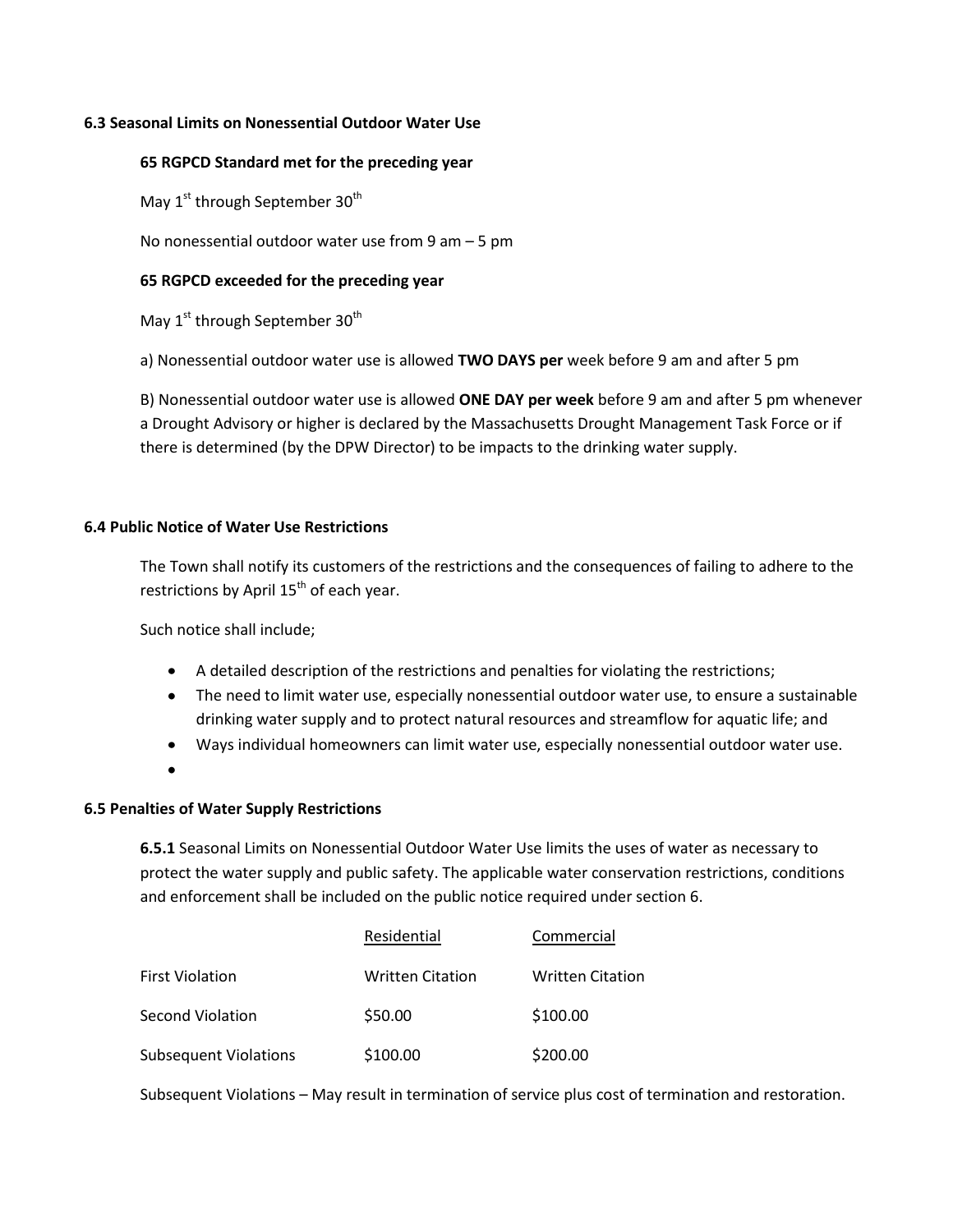### **6.6 Penalties during Restrictions on Nonessential Outdoor Water Use**

**6.6.1** First violation notice shall state the consequences for each subsequent violation cited during the restriction period.

**6.6.2** Cost of termination and restoration of water services and all fines shall be paid in full before service is restored.

**6.6.3** Termination and restoration charge shall be a minimum \$100.00 or actual cost if higher. Where service restoration can reasonably be accomplished only outside the Billerica water Division's normal working hours (Monday through Friday, 7:00AM to 3:30PM), the termination and restoration charge imposed on a customer of record and subsequent violations may be higher than \$100.00 in order to recover the Division's actual overtime costs. The charge imposed outside normal working hours shall be limited to the Division's actual costs, which vary according to the time and personnel involved, day of the week and time of day and holidays.

**6.6.4** The charge for termination and restoration is applicable to all customers located on the mains of the Town for the purpose of water conservation conditions.

**6.6.5** Fines shall be recovered by non-criminal disposition in accordance with M.G.L. Chapter 40, Section 21D. Each day of violation shall constitute a separate offense.

**6.6.6** The Water Division shall be the primary enforcing agent for the By-Law.

### **6.7 Special Restrictions**

### **6.7.1 Automatic Sprinkler Irrigation Systems**

**6.7.1.1** All automatic irrigation systems shall require a permit from the Plumbing Inspector prior to installation and operation. All automatic irrigation systems shall be required to have a rain sensor device and a back flow prevention device installed. The fee for said permit shall be set by the Board of Selectmen.

### **6.7.2** Swimming Pools

**6.7.2.1** For purposes of this section, a swimming pool is defined as any permanent in-ground or above ground pool with a minimum size of four feet deep and fifteen feet in diameter.

**6.7.2.2** Any complete filling of swimming pools during periods of water restriction shall be done by the use of private water source.

**6.7.2.3** Adding water due to evaporation and normal maintenance shall be done with in the provisions set forth by this By-Law.